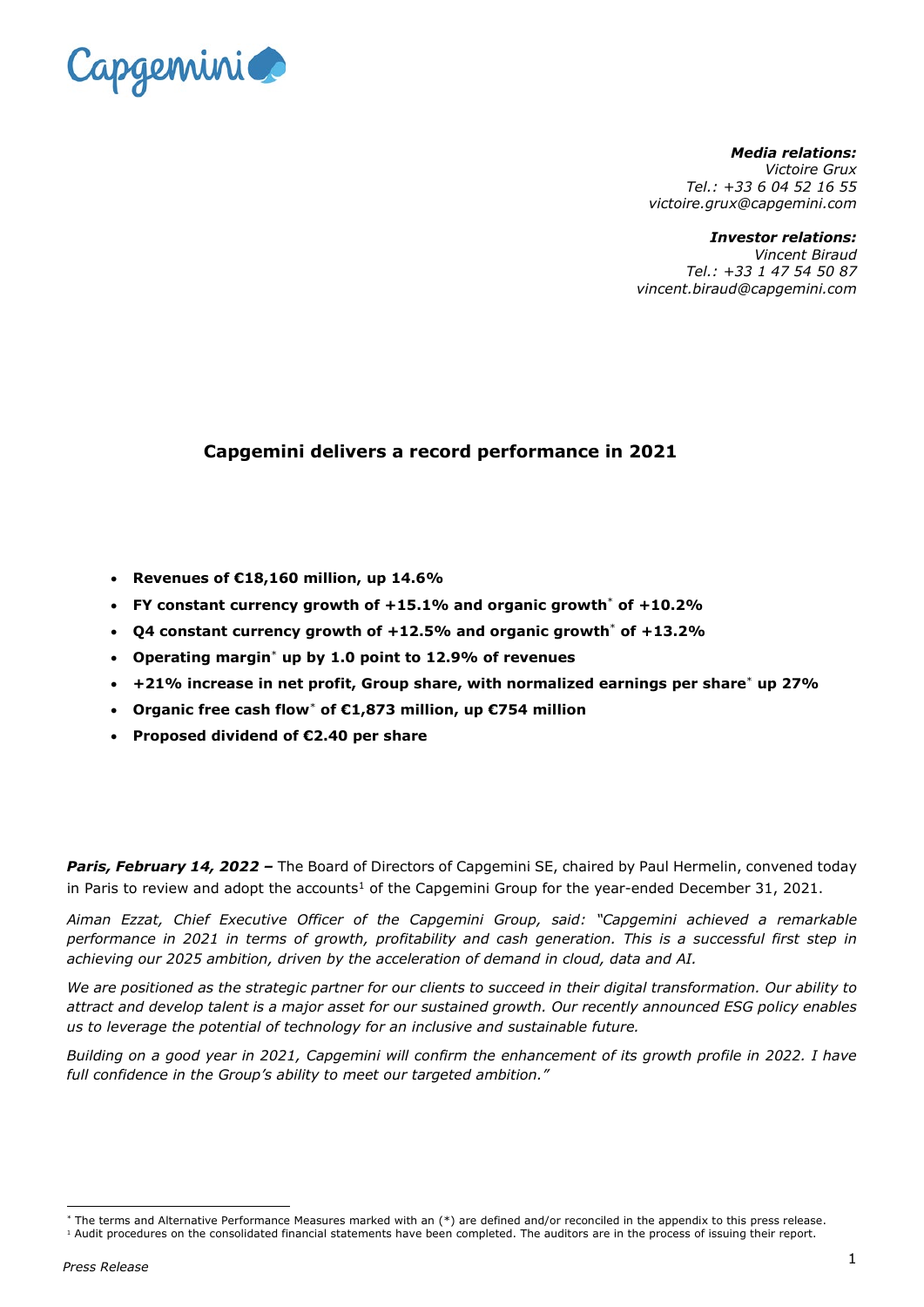

#### **KEY FIGURES**

| (in millions of euros)                       | 2020              | 2021              | <b>Change</b>       |
|----------------------------------------------|-------------------|-------------------|---------------------|
| Revenues                                     | 15,848            | 18,160            | $+14.6%$            |
| <b>Operating margin</b> *                    | 1,879             | 2,340             | $+25%$              |
| as a % of revenues                           | 11.9%             | 12.9%             | $+1.0$ pt           |
| <b>Operating profit</b>                      | 1,502             | 1,839             | $+22%$              |
| as a % of revenues                           | 9.5%              | $10.1\%$          | $+0.6$ pt           |
| Net profit (Group share)                     | 957               | 1,157             | $+21%$              |
| Basic earnings per share $(\epsilon)$        | 5.71              | 6.87              | $+20%$              |
| Normalized earnings per share $(\epsilon)^*$ | 7.23 <sup>a</sup> | 9.19 <sup>a</sup> | $+27%$              |
| <b>Organic Free Cash Flow*</b>               | 1,119             | 1,873             | $+$ $E$ 754 million |
| Net cash / (Net debt) $*$                    | (4.904)           | 3.224             |                     |

<sup>a</sup> Excluding a transitional tax expense of €36 million in 2021, compared to tax income of €8 million in 2020.

In 2021, Capgemini's results exceeded all its targets as further raised in October. In a context of strong global economic recovery, the past year highlighted the acceleration in the digital transformation of large corporations and organizations. The Group is reaping the benefits of its investment in innovate offerings and its positioning as a strategic partner for its clients. This performance is also supported by the successful integration of Altran, which has strengthened Capgemini's global leadership in the Intelligent Industry and generated the targeted revenue and cost synergies ahead of plan.

Capgemini reported **revenues** of €18,160 million in 2021, up +14.6% on 2020 published figures. Constant currency growt[h\\*](#page-0-0) was +15.1%, slightly above the raised target range of +14.5% to +15.0%. Acquisitions had a net impact on growth of 4.9 points, mainly due to the consolidation of Altran from April 1, 2020. Organic growt[h\\*](#page-0-0) (i.e. excluding the impacts of currency fluctuations and changes in Group scope) is therefore +10.2%.

The solid growth momentum observed earlier in the year continued in the last three months across all Group regions, both in terms of constant currency growth (+12.5%) and organic growth (+13.2%).

**Digital** and **Cloud** services – which account for around 65%[2](#page-1-0) of Capgemini's activity – accelerated steadily throughout the year, reporting strong double digit growth at constant exchange rates, reflecting the priority given by Group clients to critical digital transformation projects. As expected, the Group also benefited from the synergies generated by the Altran acquisition, in particular in the Intelligent Industry market.

**Bookings** totaled €19,462 million in 2021, a year-on-year increase of +15.8% at constant exchange rates, representing a book-to-bill ratio for the year of 1.07. Bookings rose +10.3% at constant exchange rates in Q4 to €5,726 million, corresponding to a book-to-bill ratio of 1.17.

The **operating margin**[\\*](#page-0-0) is up by +25% to €2,340 million. At 12.9% of revenues, the margin rate is significantly above the minimum targeted rate of 12.7% as raised last October. This is 1.0 point higher than in 2020 and 0.6 point above the pre-pandemic level (12.3% for fiscal year 2019). This significant increase in the operating margin rate is underpinned by an improvement in the gross margin, supplemented by lower operating expenses driven by the Altran cost synergies and certain cost avoidance in context of the pandemic.

**Other operating income and expenses** represent a net expense of €501 million, up €124 million year-onyear. This increase is mainly due to the €120 million capital gain realized in 2020 on the divestment of Odigo.

Capgemini's **operating profit** is therefore up  $+22\%$  at  $\epsilon$ 1,839 million, or 10.1% of revenues.

The **financial expense** is €159 million, compared with €147 million in 2020. This slight increase is primarily due to the full-year impact of debt charge associated with the acquisition of Altran.

The **income tax** expense is €526 million compared with €400 million last year. It includes a transitional tax expense of €36 million as opposed to a €8 million income in 2020. Adjusted for exceptional items, the effective tax rate is 29.2%, compared with 33.0% in 2020.

**Net profit (Group share**) rises by +21% year-on-year to €1,157 million, while **basic earnings per share** increase by +20% to €6.87. Excluding the capital gain realized in 2020 on the sale of Odigo, the increase reaches

<span id="page-1-0"></span><sup>&</sup>lt;sup>2</sup> Now measured over the entire Group scope, including Altran, unlike in previous publications.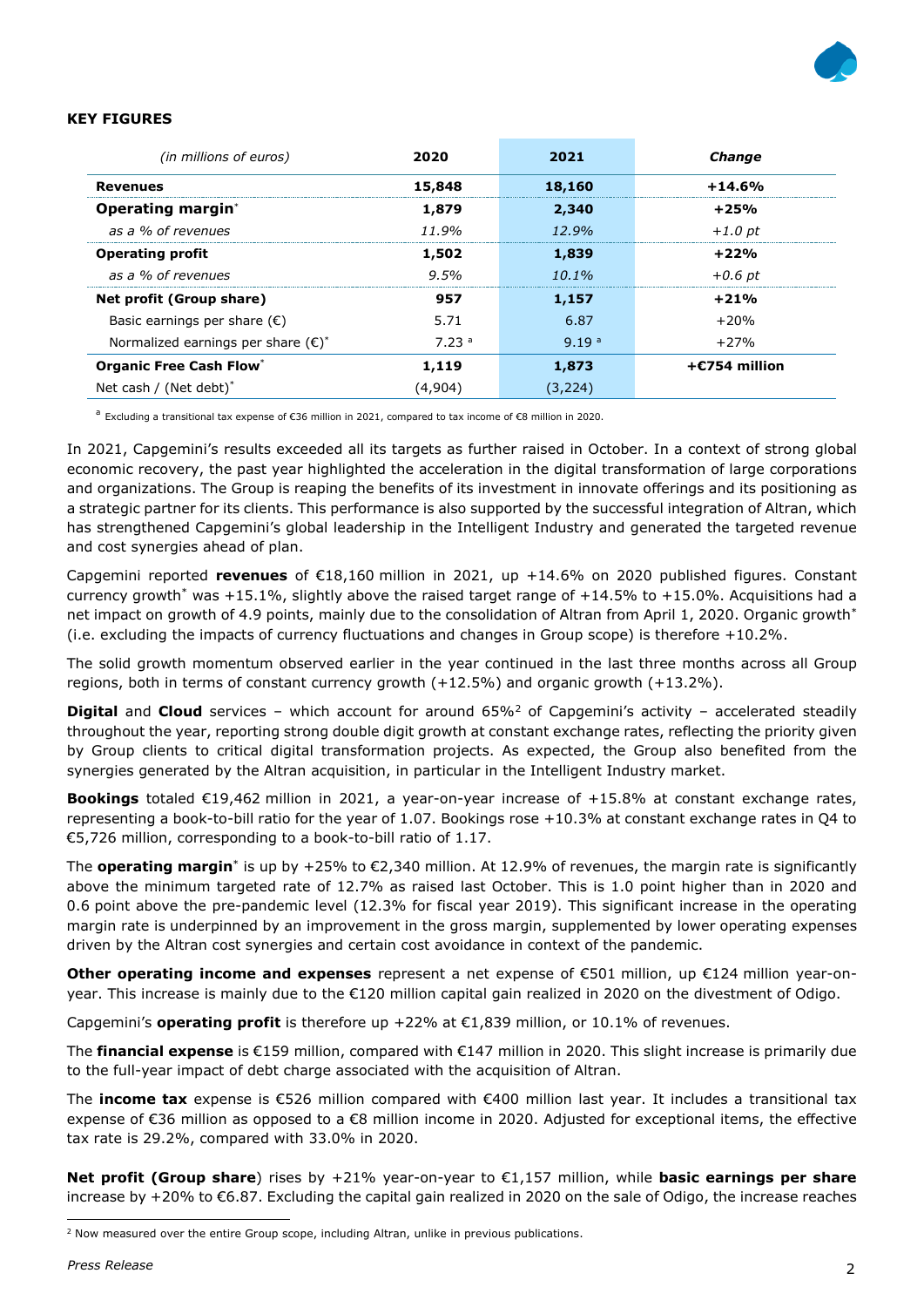

+38% for both financial measures. **Normalized earnings per share**[\\*](#page-0-0) is €8.97. Normalized earnings per share adjusted for the transitional tax expense is €9.19, up +27% year-on-year.

**Organic free cash flow**[\\*](#page-0-0) generation totaled €1,873 million, up €754 million on 2020, largely exceeding the €1,700 million target for 2021 as raised twice during the year. This performance primarily reflects the strong growth in Group revenues and the improvement in its operating margin during the year, combined with a marked reduction in working capital.

In 2021, Capgemini invested €369 million net in acquisitions. The Group also paid dividends of €329 million (€1.95 per share) and allocated €200 million to share buybacks under its multi-year program. Finally, the 8<sup>th</sup> employee share ownership plan, set-up in the second half of the year, led to a gross capital increase of €589 million.

The Board of Directors has decided to recommend the payment of a dividend of €2.40 per share at the Shareholders' Meeting of May 19, 2022. The corresponding payout ratio is 35% of net profit (Group share), in line with the Group's distribution policy.

## **OPERATIONS BY REGION**

|                                | 04 2021  | <b>FY</b><br>2021 |
|--------------------------------|----------|-------------------|
| North America                  | $+11.1%$ | $+12.0%$          |
| United Kingdom and Ireland     | $+18.0%$ | $+18.3%$          |
| France                         | $+4.3%$  | $+10.3%$          |
| Rest of Europe                 | $+12.7%$ | $+17.6%$          |
| Asia-Pacific and Latin America | $+35.8%$ | $+27.3%$          |
| <b>TOTAL</b>                   | $+12.5%$ | $+15.1%$          |

#### **Change in revenues at constant exchange rates**

## • **For the full year:**

All Group regions posted double-digit growth at constant exchange rates in 2021, reflecting the sharp acceleration in the Group's activities. This acceleration is also visible in most sectors, but particularly in Manufacturing and Consumer Goods which were heavily affected by the pandemic in 2020. Only the Energy & Utilities sector reported muted growth.

Revenues in **North America** (29% of Group revenues) grew by +12.0% at constant exchange rates, driven mainly by the TMT (Telecom, Media and Technology), Consumer Goods and Manufacturing sectors. The operating margin rate improved further to 15.9%, from 14.8% in 2020.

The **United Kingdom and Ireland** region (11% of Group revenues) had a particularly strong year, with revenue growth of +18.3% at constant exchange rates. This performance was led by the Public Sector, which remained very dynamic throughout the year, and the strong recovery in Financial Services at the end of the year. The operating margin reached a record 18.0%, compared with 15.5% a year earlier.

**France** (21% of Group revenues) reported revenue growth of +10.3% at constant exchange rates, largely driven by a strong recovery in the Manufacturing sector, and, to a lesser extent, the Services and Consumer Goods sectors. The operating margin improved by 150 basis points year-on-year to 10.2%.

The **Rest of Europe** region (31% of Group revenues) grew +17.6% at constant exchange rates, again benefiting from the significant rebound in the Manufacturing sector. This momentum was also supported by a recovery in the TMT and Consumer Goods sectors. The operating margin increased to 12.3% from 11.4% a year earlier.

Finally, revenues in the **Asia-Pacific and Latin America** region (8% of Group revenues) increased sharply by +27.3% at constant exchange rates. Organic momentum increased steadily throughout the year and was supplemented by Group acquisitions in Asia-Pacific. All major sectors therefore reported double-digit growth at constant exchange rates. The operating margin rate is down to 11.5% from 13.0% in 2020.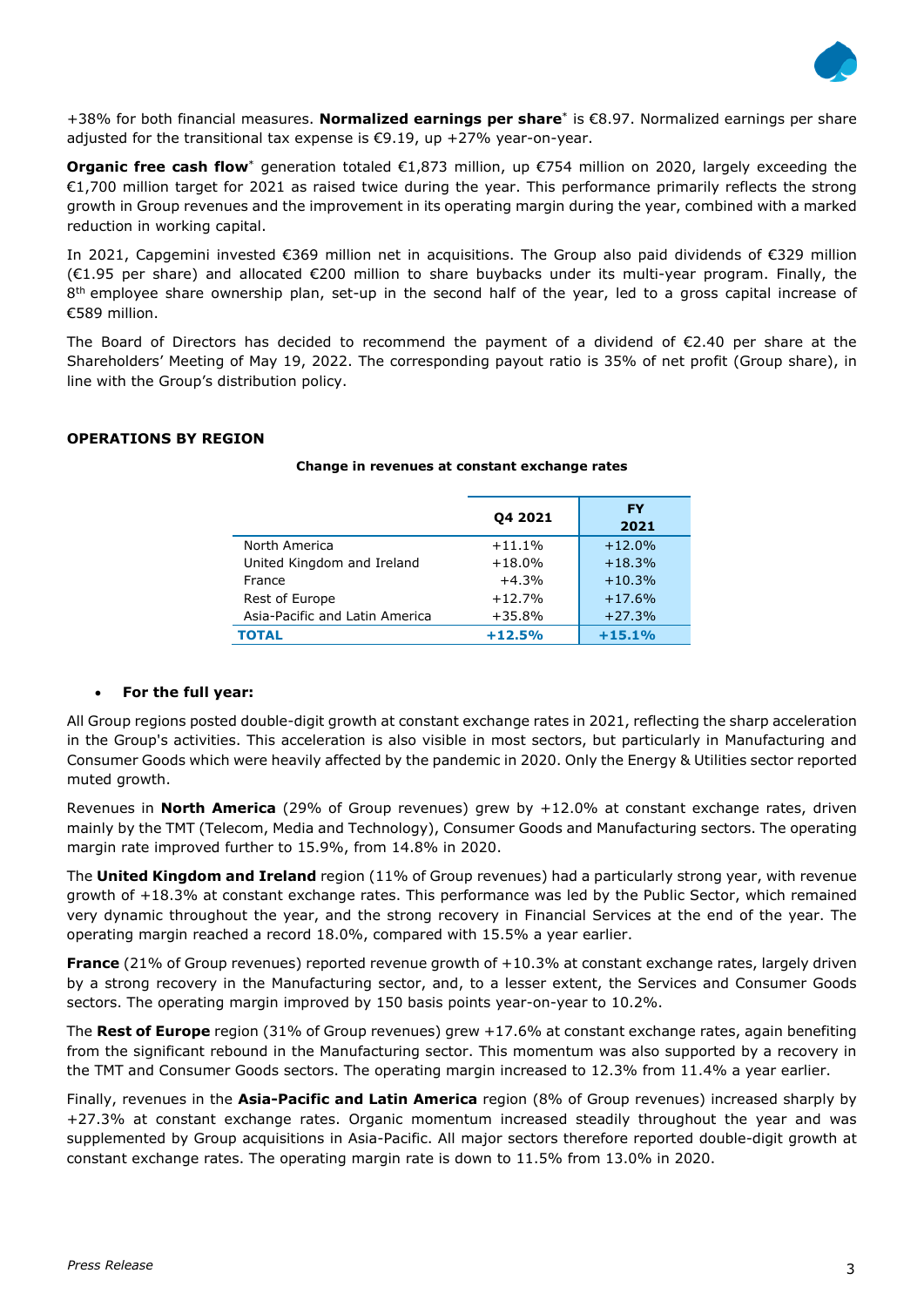

## • **Q4 2021:**

Q4 trends are in line with the previous quarter despite a more demanding comparison basis. At constant exchange rates, the solid underlying momentum in France is partially offset by the impact of the Odigo divestiture.

These regional evolutions are fueled by sector trends that are relatively consistent across regions. All sectors reported growth rates comparable to the previous two quarters, with the Manufacturing (25% of Group revenues), Consumer Goods (13% of Group revenues) and Services (5% of Group revenues) sectors still showing constant currency growth of around 20%. The Public Sector (14% of Group revenues) and TMT (Telecom, Media and Technology, 13% of Group revenues) sectors came next, with constant currency growth of around 10%. Momentum remained strong in Financial Services (22% of Group revenues), while the Energy & Utilities sector (8% of Group revenues) experienced a slight decline.

## **OPERATIONS BY BUSINESS**

| Change in total revenues<br>at constant exchange rates |          |            |  |
|--------------------------------------------------------|----------|------------|--|
|                                                        | 04 2021  | FY<br>2021 |  |
| <b>Strategy &amp; Transformation</b>                   | $+26.0%$ | $+27.0%$   |  |
| Applications & Technology                              | $+16.0%$ | $+13.1%$   |  |
| Operations & Engineering                               | $+6.8%$  | $+18.5%$   |  |

#### • **For the full year:**

All Group business lines also reported double-digit growth rates in 2021 at constant exchange rates.

**Strategy & Transformation** consulting services (7% of Group revenues) reported a +27.0% rise in total revenues, reflecting the strong recovery in Group client discretionary expenditure. **Applications & Technology**  services (62% of Group revenues and Capgemini's core business) reported a +13.1% increase in total revenues.

Finally, **Operations & Engineering** total revenues (31% of Group revenues) grew +18.5% at constant exchange rates, taking into account the acquisition of Altran and the sale of Odigo. Organic growth was primarily driven by the strong recovery in Engineering services during the year. In addition, both Infrastructure and Cloud services and Business Services showed solid growth.

## • **Q4 2021:**

All Group business lines maintained solid momentum in the final quarter of 2021. **Strategy & Transformation**  services and **Applications & Technology** services continued to benefit from robust Digital and Cloud demand, reporting growth at constant exchange rates of +26.0% and +16.0%, respectively. **Operations & Engineering**  services again reported double-digit growth after adjusting for the scope effect of the Odigo divestiture. This performance was again driven by strong double-digit growth in Engineering services, while Infrastructure and Cloud Services and Business Services continued to enjoy solid organic momentum.

## **HEADCOUNT**

At December 31, 2021, the Group's total headcount stood at 324,700. This 20% increase year-on-year, in a tight skilled labor market, demonstrates Capgemini's ability to attract talent to fuel its growth.

In particular, 189,000 employees work in offshore centers, some 58% of the total headcount, up 4 points on the end of 2020 and above the level reached before the Altran integration.

#### **ALTRAN INTEGRATION & SYNERGIES**

Capgemini successfully completed the operational integration of Altran, which began when the Group took effective control in April 2020, with particularly great results notably in terms of talent retention, joint offerings development and commercial momentum.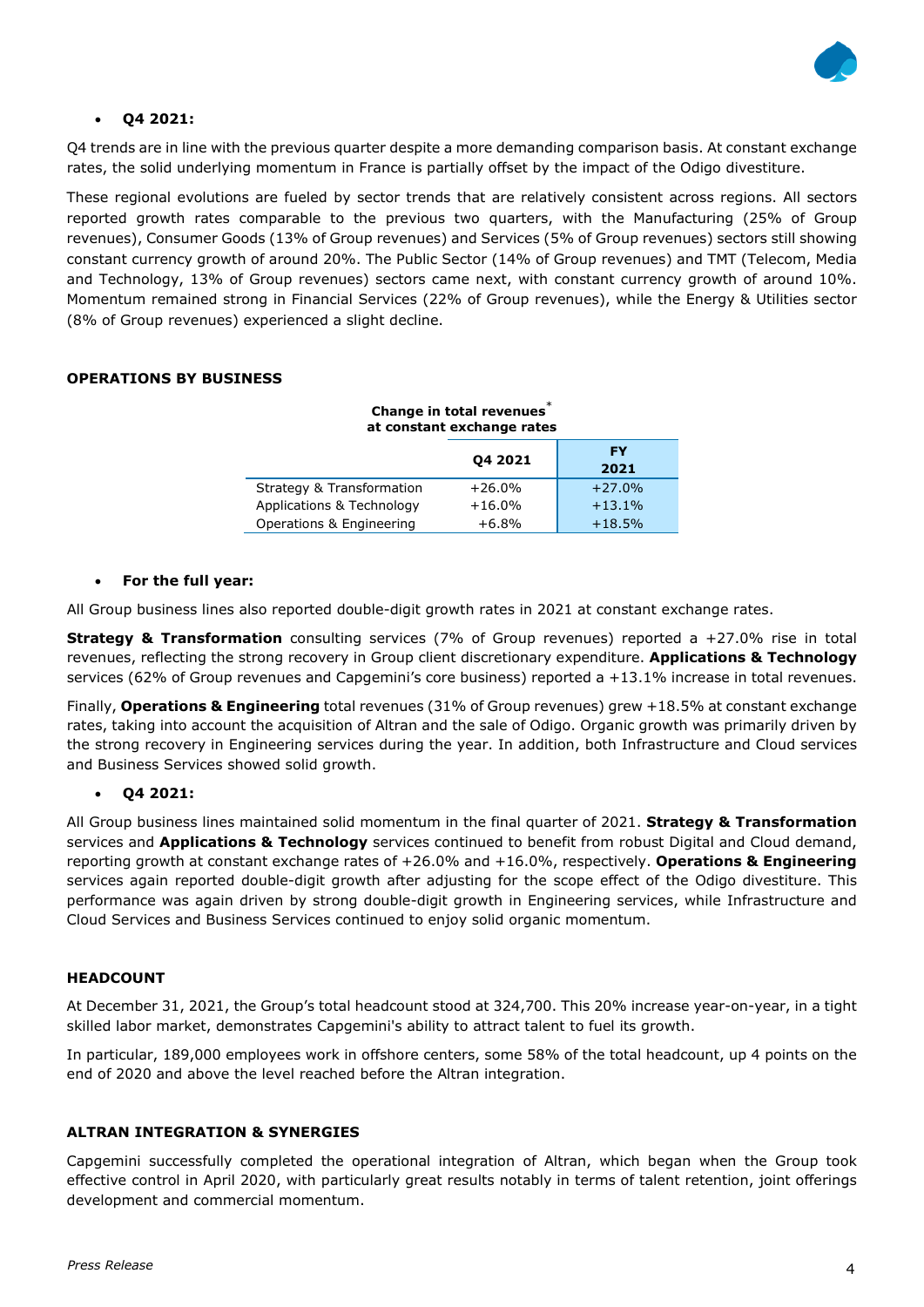

As a testimony to the strong strategic and operational rationale of this acquisition and its successful integration, the Group has already achieved the expected revenue and cost synergies, ahead of the targeted three-year timeframe. Cost and operating model synergies reached a run rate of more than 80 million euros at the end of 2021, compared with a target of 70 to 100 million euros after three years. Similarly, revenue synergies already exceeded 350 million euros in 2021, compared with a target of 200 to 350 million euros after three years.

## **BALANCE SHEET**

Capgemini's balance sheet structure changed little in 2021.

Given its strong gross cash position, the Group completed the early redemption of two bond tranches in 2021. A €500 million tranche maturing in November 2021 was redeemed in August and a €500 million tranche maturing in April 2022 was redeemed in December.

At December 31, 2021, the Group had cash and cash equivalents and cash management assets of €3.5 billion. After accounting for borrowings of €6.7 billion and derivative instruments, Group net deb[t\\*](#page-0-0) is €3.2 billion at December 31, 2021, down significantly compared with €4.9 billion at December 31, 2020.

### **CORPORATE SOCIAL AND ENVIRONMENTAL RESPONSIBILITY**

In a health context still marked by the pandemic, Capgemini continued its corporate, social and environmental efforts in 2021.

In December 2021, the Group presented its [ESG \(Environment, Social and Governance\) policy,](https://investors.capgemini.com/en/esg-policy/) in line with commitments made at the beginning of the year. Building on a long history of initiatives, Capgemini has set through this policy a framework of 8 priorities and 11 ambitious objectives, covering each of the ESG pillars and impacting the United Nations' Sustainable Development Goals relevant to its business.

Capgemini continued the rollout of its Net Zero strategy, with action plans executed across the entire organization. In 2021, Capgemini reduced its total CO2 emissions by 33% year-on-year. This decrease was primarily driven by a reduction in travel-related emissions, given the restrictions caused by the health context. Among carbon reduction initiatives, Capgemini has also significantly reduced its office and data center emissions combining in particular additional efficiency actions and the increased use of renewable electricity. Renewable energies accounted for 57% of the Group's power consumption in 2021 compared to 46% in 2020.

The Group has also stepped up its human capital development initiatives: nearly 13 million training hours were provided to Group employees in 2021, an annual average of 45.7 hours per employee. This represents an annual increase of more than 5%, in line with the Group's commitment.

Finally, Capgemini continued its diversity and inclusion efforts: in particular, the proportion of women in the total workforce reached 35.8% at the end of 2021 compared with 33.7% a year earlier, and 22.4% among the Group's executive leaders compared with 20.3% at the end of 2020, representing an improvement of over 2 points for both measures.

## **OUTLOOK**

The Group's financial targets for 2022 are:

- Revenue growth of  $+8\%$  to  $+10\%$  at constant currency;
- Operating margin of 12.9% to 13.1%;
- Organic free cash flow above €1,700 million.

The inorganic contribution to growth should be of 1 point at the lower end of the target range and 2 points at the upper end.

#### **CONFERENCE CALL**

Aiman Ezzat, Chief Executive Officer and Carole Ferrand, Chief Financial Officer, will present this press release during a conference call in English to be held **today at 6.00 p.m. Paris time (CET)**. You can follow this conference call live via webcast at the following [link.](https://edge.media-server.com/mmc/p/wmjwtrsf) A replay will also be available for a period of one year.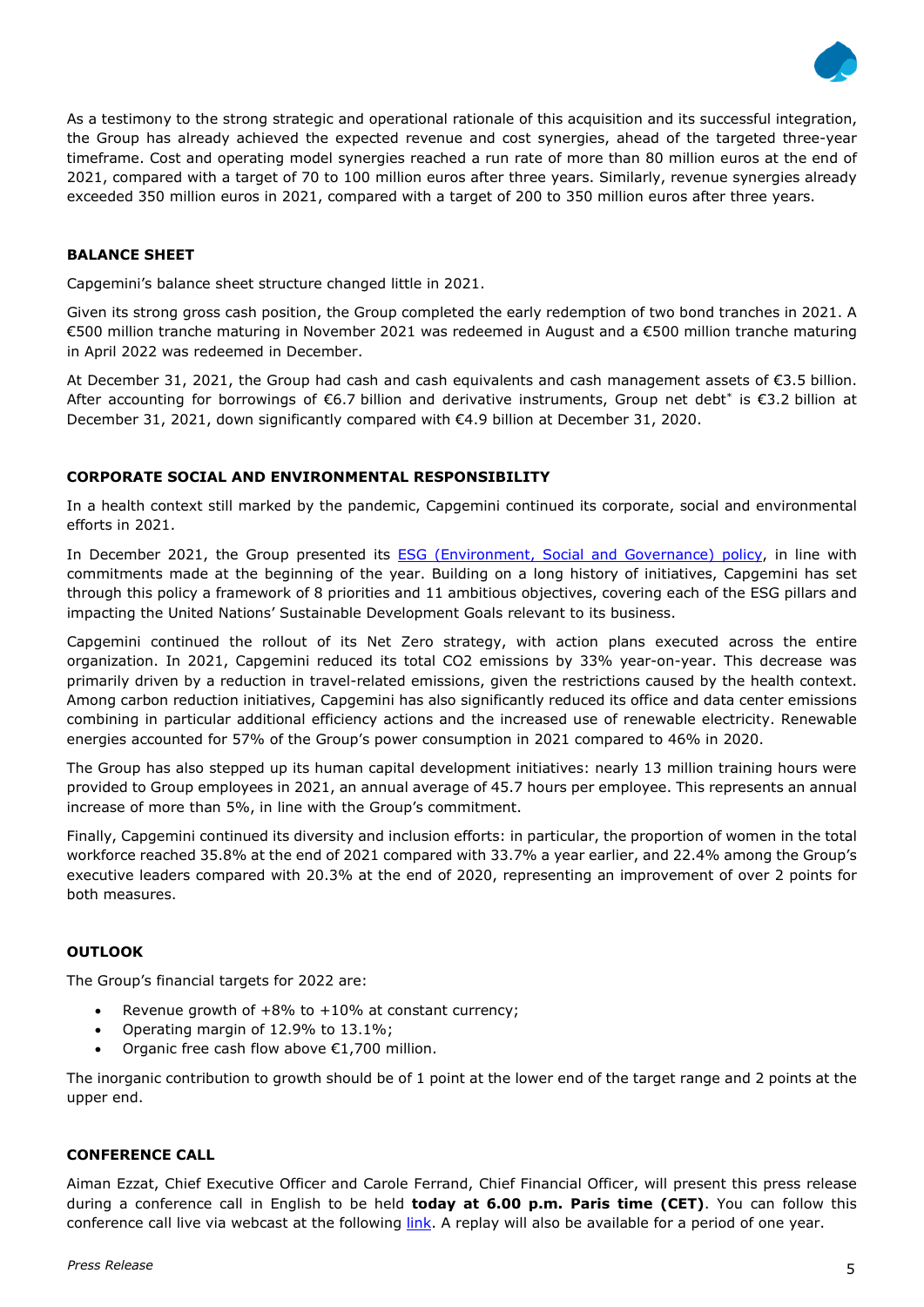

All documents relating to this publication will be posted on the Capgemini investor website at [https://investors.capgemini.com/en/.](https://investors.capgemini.com/en/)

#### **PROVISIONAL CALENDAR**

| April 28, 2022 | 01 2022 revenues            |
|----------------|-----------------------------|
| May 19, 2022   | Shareholders' Meeting       |
| July 28, 2022  | H <sub>1</sub> 2022 results |

The payment schedule of the dividend that will be submitted to the Shareholders' Meeting for approval would be:

June 1, 2022 Ex-dividend date on Euronext Paris

June 3, 2022 Payment of the dividend

## **DISCLAIMER**

This press release may contain forward-looking statements. Such statements may include projections, estimates, assumptions, statements regarding plans, objectives, intentions and/or expectations with respect to future financial results, events, operations and services and product development, as well as statements, regarding future performance or events. Forward-looking statements are generally identified by the words "expects", "anticipates", "believes", "intends", "estimates", "plans", "projects", "may", "would", "should" or the negatives of these terms and similar expressions. Although Capgemini's management currently believes that the expectations reflected in such forward-looking statements are reasonable, investors are cautioned that forward-looking statements are subject to various risks and uncertainties (including without limitation risks identified in Capgemini's Universal Registration Document available on Capgemini's website), because they relate to future events and depend on future circumstances that may or may not occur and may be different from those anticipated, many of which are difficult to predict and generally beyond the control of Capgemini. Actual results and developments may differ materially from those expressed in, implied by or projected by forward-looking statements. Forward-looking statements are not intended to and do not give any assurances or comfort as to future events or results. Other than as required by applicable law, Capgemini does not undertake any obligation to update or revise any forward-looking statement.

This press release does not contain or constitute an offer of securities for sale or an invitation or inducement to invest in securities in France, the United States or any other jurisdiction.

### **ABOUT CAPGEMINI**

Capgemini is a global leader in partnering with companies to transform and manage their business by harnessing the power of technology. The Group is guided everyday by its purpose of unleashing human energy through technology for an inclusive and sustainable future. It is a responsible and diverse organization of 325,000 team members in more than 50 countries. With its strong 55-year heritage and deep industry expertise, Capgemini is trusted by its clients to address the entire breadth of their business needs, from strategy and design to operations, fueled by the fast evolving and innovative world of cloud, data, AI, connectivity, software, digital engineering and platforms. The Group reported in 2021 global revenues of €18 billion. *Get The Future You Want* | [www.capgemini.com](http://www.capgemini.com/#_blank)

\* \*

\*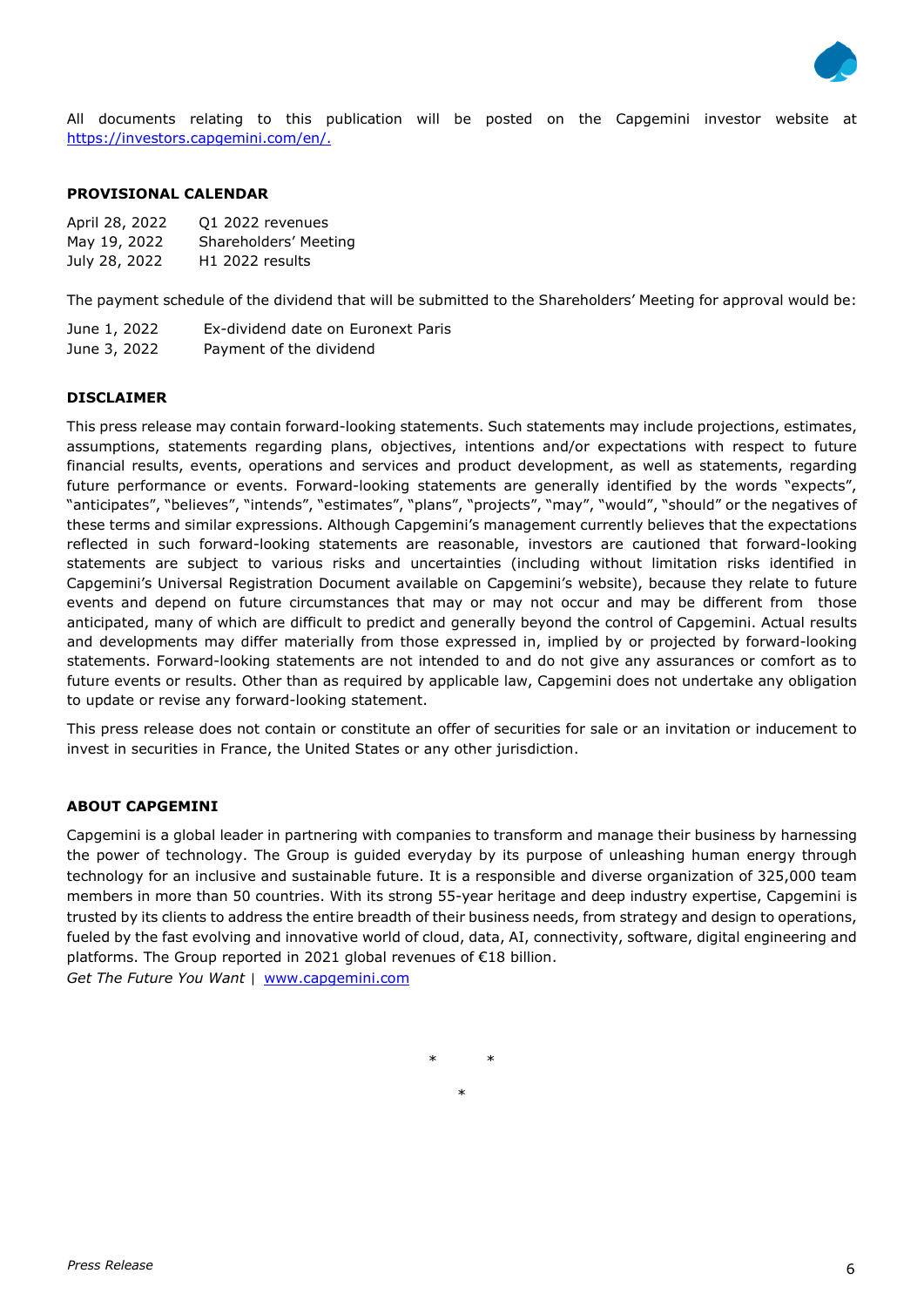

#### **APPENDIX[3](#page-6-0)**

#### **BUSINESS CLASSIFICATION**

- **Strategy & Transformation** includes all strategy, innovation and transformation consulting services.
- **Applications & Technology** brings together "Application Services" and related activities and notably local technology services.
- **Operations & Engineering** encompasses all other Group businesses. These comprise Business Services (including Business Process Outsourcing and transaction services), all Infrastructure and Cloud services, and R&D and Engineering services.

### **DEFINITIONS**

**Organic growth** or like-for-like growth in revenues is the growth rate calculated **at constant Group scope and exchange rates**. The Group scope and exchange rates used are those for the reported period. Exchange rates for the reported period are also used to calculate **growth at constant exchange rates**.

| <b>Reconciliation of growth rates</b> | Q1<br>2021  | Q <sub>2</sub><br>2021 | QЗ<br>2021 | Q4<br>2021 | <b>FY</b><br>2021 |
|---------------------------------------|-------------|------------------------|------------|------------|-------------------|
| <b>Organic growth</b>                 | $+1.7%$     | $+12.9%$               | $+13.2%$   | $+13.2%$   | $+10.2%$          |
| Changes in Group scope                | $+22.5$ pts | $-0.5$ pt              | $-0.3$ pt  | $-0.7$ pt  | $+4.9$ pts        |
| Growth at constant exchange rates     | $+24.2%$    | $+12.4%$               | $+12.9%$   | $+12.5%$   | $+15.1%$          |
| Exchange rate fluctuations            | $-3.8$ pts  | $-2.3$ pts             | $+0.7$ pt  | $+2.5$ pts | $-0.5$ pt         |
| <b>Reported growth</b>                | $+20.4%$    | $+10.1%$               | $+13.6%$   | $+15.0%$   | $+14.6%$          |

When determining activity trends by business and in accordance with internal operating performance measures, growth at constant exchange rates is calculated based on **total revenues**, i.e. before elimination of interbusiness billing. The Group considers this to be more representative of activity levels by business. As its businesses change, an increasing number of contracts require a range of business expertise for delivery, leading to a rise in inter-business flows.

**Operating margin** is one of the Group's key performance indicators. It is defined as the difference between revenues and operating costs. It is calculated before "Other operating income and expenses" which include amortization of intangible assets recognized in business combinations, the charge resulting from the deferred recognition of the fair value of shares granted to employees (including social security contributions and employer contributions), and non-recurring revenues and expenses, notably impairment of goodwill, negative goodwill, capital gains or losses on disposals of consolidated companies or businesses, restructuring costs incurred under a detailed formal plan approved by the Group's management, the cost of acquiring and integrating companies acquired by the Group, including earn-outs comprising conditions of presence, and the effects of curtailments, settlements and transfers of defined benefit pension plans.

Normalized net profit is equal to profit for the year (Group share) adjusted for the impact of items recognized in "Other operating income and expense", net of tax calculated using the effective tax rate. **Normalized earnings per share** is computed like basic earnings per share, i.e. excluding dilution.

**Organic free cash flow** is equal to cash flow from operations less acquisitions of property, plant, equipment and intangible assets (net of disposals) and repayments of lease liabilities, adjusted for cash out relating to the net interest cost.

**Covid-19:** The impact of the health crisis on the consolidated financial statements is not isolated. The definition of the above alternative performance measures is therefore unchanged and, in accordance with past practice, these financial statements include in other operating income and expenses a non-material amount of incremental and non-recurring costs related to this crisis.

<span id="page-6-0"></span><sup>3</sup> Note that in the appendix, certain totals may not equal the sum of amounts due to rounding adjustments.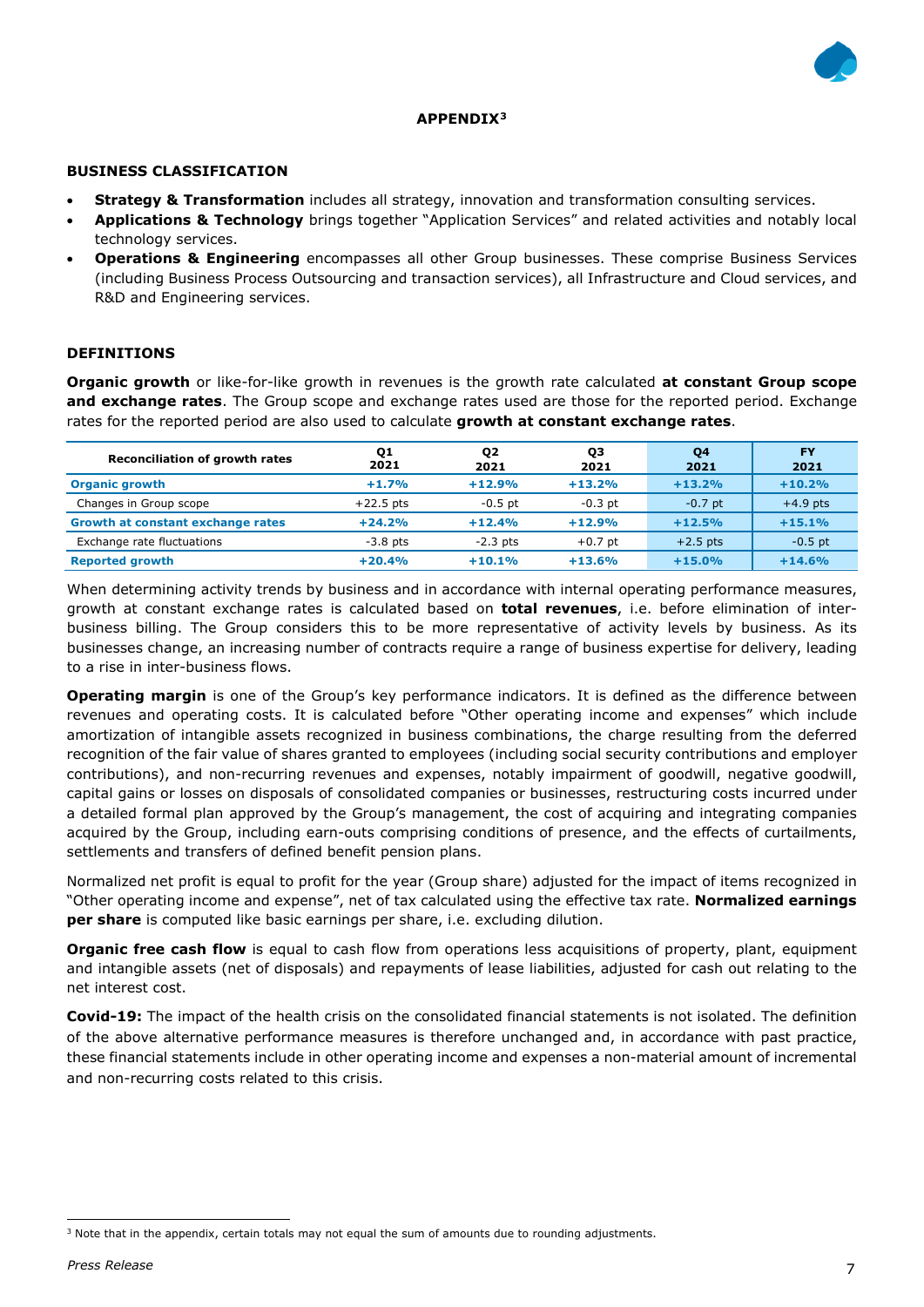

## **RESULTS BY REGION**

|                                | <b>Revenues</b>                   | Year-on-year growth |                               |       | <b>Operating margin rate</b> |
|--------------------------------|-----------------------------------|---------------------|-------------------------------|-------|------------------------------|
|                                | 2021<br>(in millions of<br>euros) | Reported            | At constant<br>exchange rates | 2020  | 2021                         |
| North America                  | 5,251                             | $+8.5%$             | $+12.0%$                      | 14.8% | 15.9%                        |
| United Kingdom and Ireland     | 2,127                             | $+22.2%$            | $+18.3%$                      | 15.5% | 18.0%                        |
| France                         | 3,799                             | $+10.3%$            | $+10.3%$                      | 8.7%  | 10.2%                        |
| Rest of Europe                 | 5,563                             | $+18.4%$            | $+17.6%$                      | 11.4% | 12.3%                        |
| Asia-Pacific and Latin America | 1,420                             | $+26.2%$            | $+27.3%$                      | 13.0% | 11.5%                        |
| <b>TOTAL</b>                   | 18,160                            | $+14.6%$            | $+15.1%$                      | 11.9% | 12.9%                        |

## **RESULTS BY BUSINESS**

|                           | Total revenues*                  | Year-on-year growth                                              |
|---------------------------|----------------------------------|------------------------------------------------------------------|
|                           | 2021<br>(% of Group<br>revenues) | At constant exchange rates<br>in Total revenues* of the business |
| Strategy & Transformation | 7%                               | $+27.0%$                                                         |
| Applications & Technology | 62%                              | $+13.1%$                                                         |
| Operations & Engineering  | 31%                              | $+18.5%$                                                         |

## **SUMMARY INCOME STATEMENT AND OPERATING MARGIN**

| (in millions of euros)                    | 2020     | 2021     | Change   |
|-------------------------------------------|----------|----------|----------|
| <b>Revenues</b>                           | 15,848   | 18,160   | $+14.6%$ |
| Operating expenses                        | (13,969) | (15,820) |          |
| <b>Operating margin</b>                   | 1,879    | 2,340    | $+25%$   |
| as a % of revenues                        | 11.9%    | 12.9%    |          |
| Other operating income and expense        | (377)    | (501)    |          |
| <b>Operating profit</b>                   | 1,502    | 1,839    | $+22%$   |
| as a % of revenues                        | 9.5%     | $10.1\%$ |          |
| Net financial expense                     | (147)    | (159)    |          |
| Income tax income/(expense)               | (400)    | (526)    |          |
| Share of profit of associates             |          | 5        |          |
| (-) Non-controlling interests             | 2        | (2)      |          |
| <b>Profit for the period, Group share</b> | 957      | 1,157    | $+21%$   |

# **NORMALIZED AND DILUTED EARNINGS PER SHARE**

| (in millions of euros)                              | 2020        | 2021        | Change |
|-----------------------------------------------------|-------------|-------------|--------|
| Average number of shares outstanding                | 167,620,101 | 168,574,058 |        |
| <b>BASIC EARNINGS PER SHARE (in euros)</b>          | 5.71        | 6.87        | $+20%$ |
| Diluted average number of shares outstanding        | 172,555,946 | 173,899,033 |        |
| <b>DILUTED EARNINGS PER SHARE (in euros)</b>        | 5.55        | 6.66        | $+20%$ |
|                                                     |             |             |        |
| (in millions of euros)                              | 2020        | 2021        | Change |
| <b>Profit for the period, Group share</b>           | 957         | 1,157       | $+21%$ |
| Effective tax rate                                  | 30.1%       | 29.2%       |        |
| (-) Other operating income and expenses, net of tax | 263         | 355         |        |
| Normalized profit for the period                    | 1,220       | 1,512       | $+24%$ |
| Average number of shares outstanding                | 167,620,101 | 168,574,058 |        |
| <b>NORMALIZED EARNINGS PER SHARE (in euros)</b>     | 7.28        | 8.97        | $+23%$ |